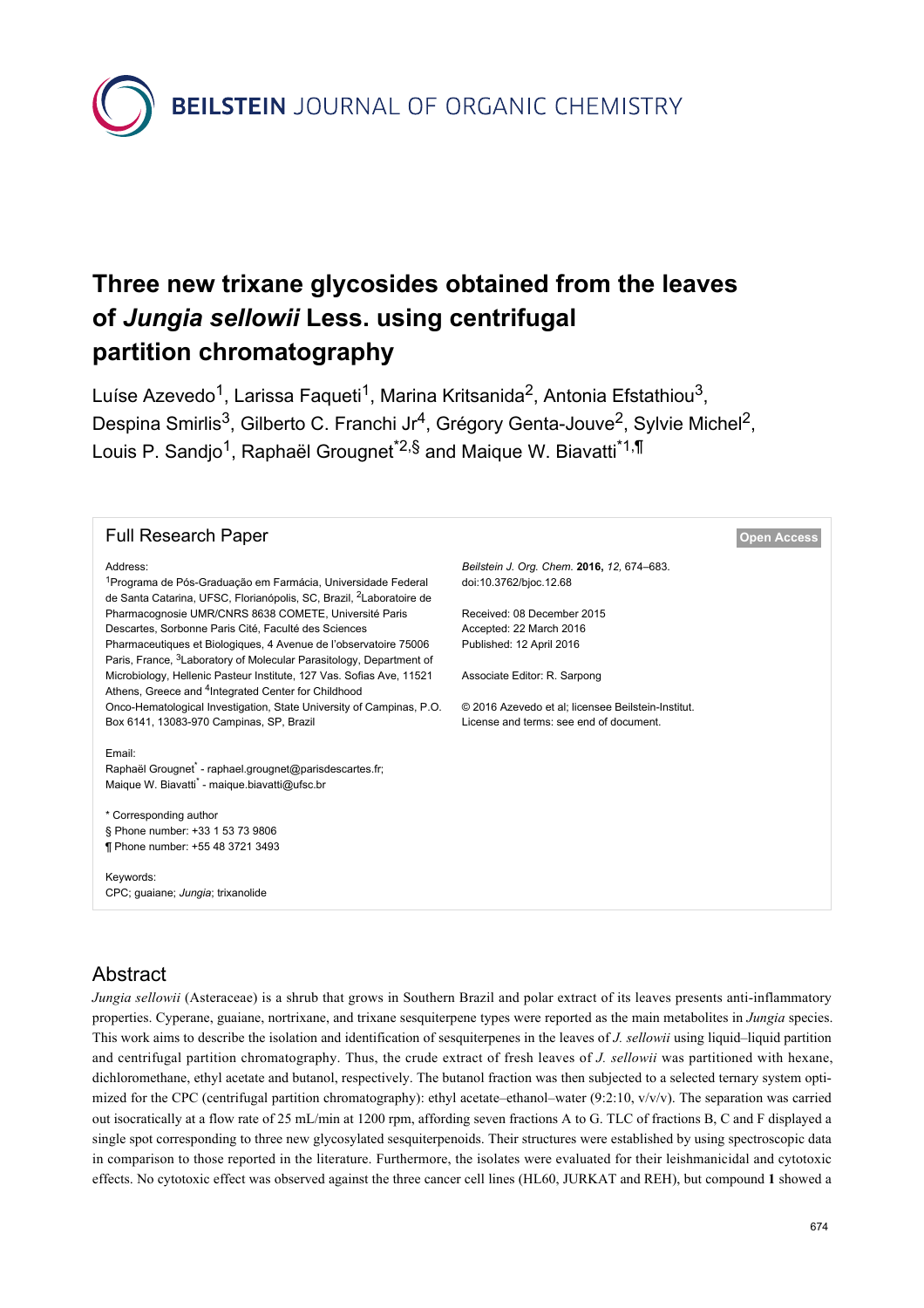weak antiprotozoal activity. Liquid–liquid partition and CPC turned to be a versatile technique of glycoside purification which is environmentally friendly and requires a limited amount of organic solvents.

### Introduction

*Jungia* (Asteraceae) comprises shrubs, lianas and herbs, widely distributed from Central to South America, including Southern Brazil. Species such as *J. paniculata* and *J. polita* are used in South America to disinfect and cure external wounds, to treat inflammation [\[1,2\]](#page-7-0), and as a blood depurative [\[3\]](#page-7-1). Pharmacological studies demonstrated that the anti-inflammatory and antioxidant effects of *J. paniculata* were associated to the presence of flavonoids and other polyphenols [\[4\].](#page-7-2) Recently, we reported the in vivo anti-inflammatory properties of an aqueous fraction of the leaves of *J. sellowii*, that is in agreement with its popular use in Brazil [\[5\].](#page-8-0)

Apart from the polyphenols identified in *Jungia* species, sesquiterpenoids with guaiane, guaiene, nortrixane, trixane (isocedrene), and cyperane scaffolds are also representative of this genus [\[6-9\]](#page-8-1). These terpenoids demonstrated a wide range of bioactivities [\[10-12\]](#page-8-2), and hit compounds such as artemisinine, thapsigargin, and parthenolide are used nowadays for the treatment of malaria and cancer and have shown antileishmanial activities [\[13,14\]](#page-8-3).

About two million new cases of *Leishmania* infection are considered to occur every year in tropical countries including Brazil. Today no effective vaccine for the prevention of *Leishmania* diseases exist, whereas current chemotherapy is ineffective due to the high toxicity, the emergence of drug resistance, and the high cost of treatment, among others [\[15-17\].](#page-8-4) Consequently, infected people betake of medicinal plants as an alternative to provide treatment.

Plants also have an important role as a source of antitumoral agents, and several anticancer drugs currently in use are derived from natural sources. Natural products often have selective biological actions due to binding affinities for specific proteins, and have superior chemical diversity and complexity, and frequently have more advantageous ADME/T properties [\[18\]](#page-8-5).

Compared to other chromatographic methods, centrifugal partition chromatography (CPC) is compatible with green chemistry criteria since it does not use any polluting solid support such as silica. Moreover, it allows the complete recovery of the injected extract without degradation and only requires a limited amount of organic solvents [\[19\]](#page-8-6), and it turned to be a versatile method of separation for the isolation of glycosides [\[20,21\]](#page-8-7).

Based on the above observation, our aims were to identify new metabolites from *J. sellowii* and assess their antileishmanial and cytotoxic effects. To the best of our knowledge, there are no reports dealing with the isolation and structure characterization of glycosylated sesquiterpene derivatives from *Jungia sellowii*.

# Results and Discussion CPC separation

The aerial parts crude extract of *Jungia sellowii* was investigated using liquid–liquid partition and centrifugal partition chromatography (CPC), which is related to the counter-current chromatography (CCC) [\[22\]](#page-8-8). The chromatographic behavior of the butanol fraction of the leaves of *J. sellowii* was evaluated in six different biphasic systems consisting of different proportions of ethyl acetate (EtOAc)/ethanol (EtOH)/H<sub>2</sub>O by using the shake-flask method [\[23\]](#page-8-9) [\(Table 1\)](#page-1-0). These trials considered the performance of the phase's separation and also the spots profile when monitored by TLC. Among them, the mixture of EtOAc/EtOH/  $H<sub>2</sub>O (9:2:10, v/v/v)$  gave a better separation, and it was used in the CPC equipment (details described in the experimental section) from which three new glycosylated sesquiterpenes were achieved in a single run in less than two hours [\(Figure 1](#page-2-0)). The compounds were identified to be two trixanolides and one guaianedienone ([Figure 2](#page-2-1)) and the partition coefficient calculated for compounds **1** (16.20), **2** (2.77) and **3** (13.51) ([Figure 1](#page-2-0)).

<span id="page-1-0"></span>

| method.   | <b>Table 1:</b> Experimental conditions evaluated by using the shake-flask |   |       |
|-----------|----------------------------------------------------------------------------|---|-------|
| Condition | Ethyl acetate Ethanol                                                      |   | Water |
| 1         | 9                                                                          | 2 | 10    |
| 2         | 8                                                                          | 2 | 10    |
| 3         | 7                                                                          | 2 | 10    |
| 4         | 9                                                                          | 1 | 10    |
| 5         | 9                                                                          | 3 | 10    |
| 6         | 8                                                                          | 3 | 10    |
|           |                                                                            |   |       |

Sesquiterpenes were previously reported from the genus *Jungia* [\[6,7,24-26\]](#page-8-1). Nevertheless, no glycosylated sesquiterpenes (and sesquiterpene lactones) were previously found in this genus. CPC has been used in a semi-empirical mode [\[20\]](#page-8-7) as a replacement of vacuum liquid chromatography (VLC) or reversed-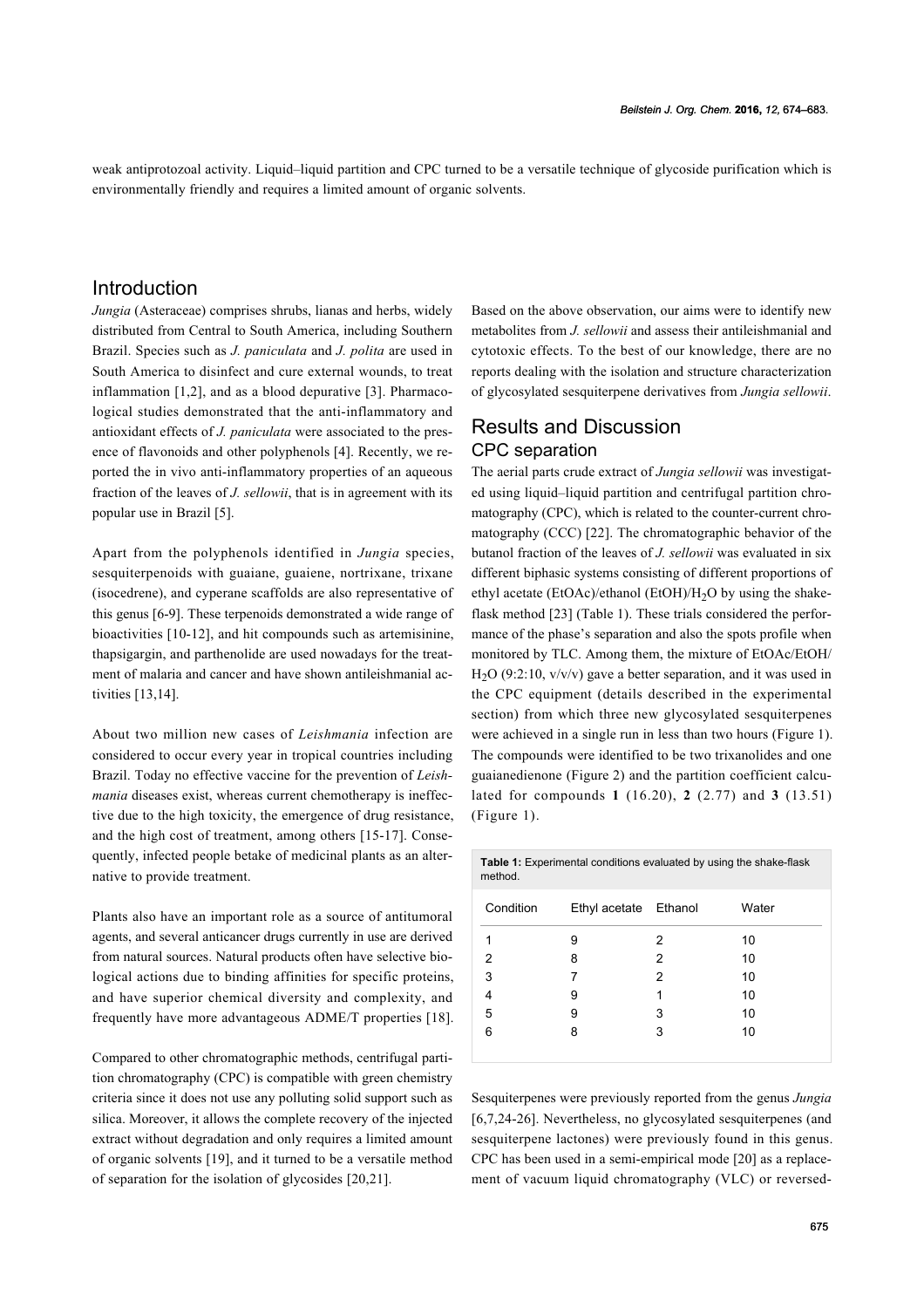<span id="page-2-0"></span>

<span id="page-2-1"></span>

phase medium pressure liquid chromatography (MPLC), permitting specially the isolation of several terpene glycosides [\[27\],](#page-8-10) such as a geranyl disaccharide [\[28\]](#page-8-11), natural [\[29,30\]](#page-8-12), semisynthetic iridoid derivatives [\[31\]](#page-8-13), and diterpene glycosides

[\[32\]](#page-8-14). This technique was for the first time used with *Jungia* extracts.

#### Elucidation of the compounds

Compound **1** was obtained as colorless gum. The molecular formula  $C_{21}H_{30}O_8$  was determined from its ESI-HRMS spectrum which gave the cationic ion peak  $[M + H]$ <sup>+</sup> at  $m/z$ 411.1997 (calcd for 411.2019). The elemental composition indicated seven double bond equivalents. The  ${}^{13}C$  NMR spectrum of 1 displayed 21 signals: one CH<sub>3</sub> group, seven CH<sub>2</sub> groups, nine CH groups and four quaternary carbons. The study of the HSQC NMR correlation map revealed that among the CH<sub>2</sub> groups, three were oxygenated while the CH groups included one anomeric (δ 4.28/104.7, [Table 2](#page-3-0) and [Table 3](#page-4-0)), one olefin (δ 6.79/139.7), and four bearing oxygen (δ 3.20/75.0, 3.38/78.0, 3.32/71.8, and 3.30/77.4). A sugar moiety was deduced mainly from HSQC and COSY correlations observed between the oxymethine groups, the hemi-acetal and one of the  $CH<sub>2</sub>O$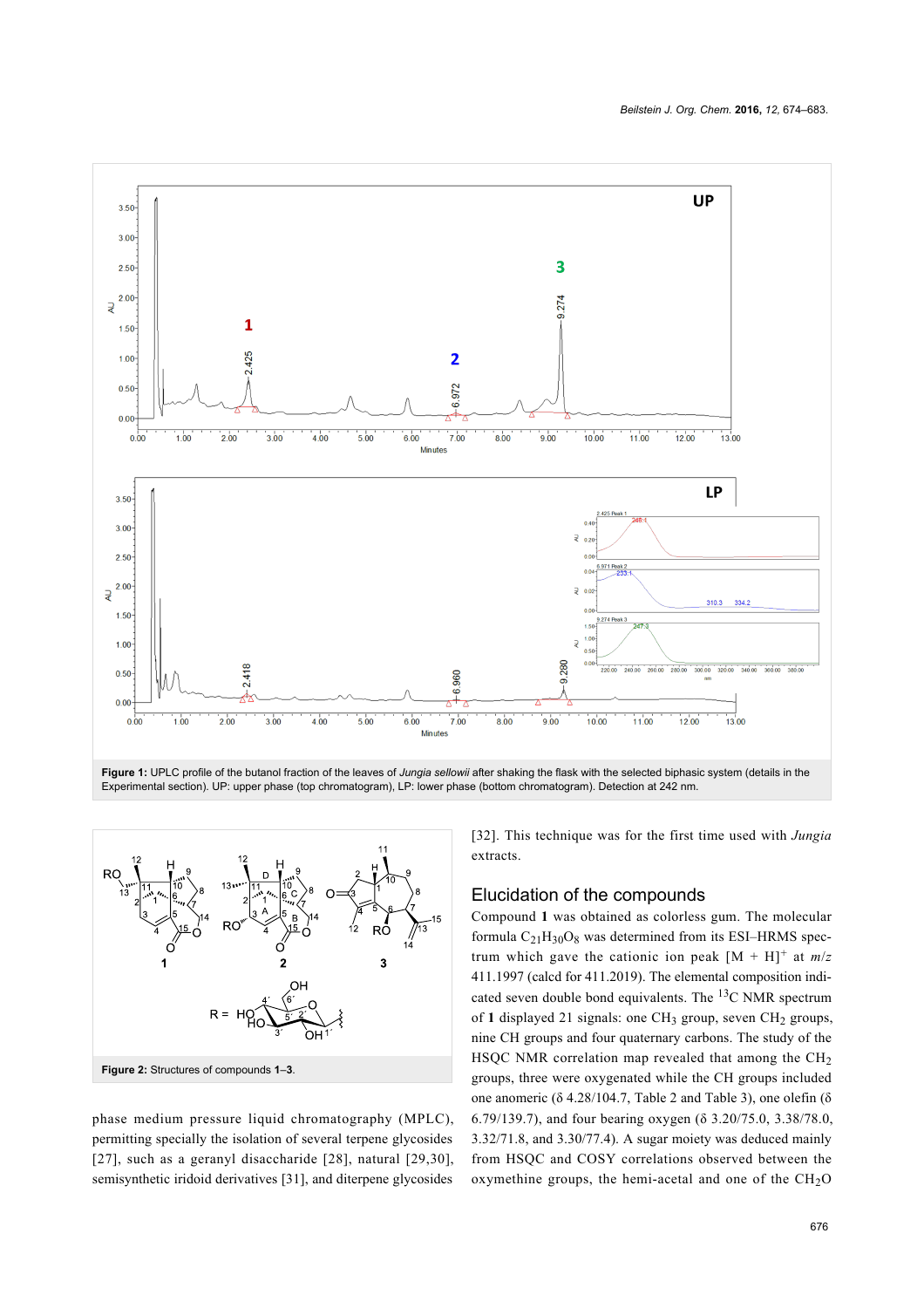<span id="page-3-0"></span>

| Position       |                                                  | Aglycone                                            |                                                    |
|----------------|--------------------------------------------------|-----------------------------------------------------|----------------------------------------------------|
|                | 1                                                | $\overline{2}$                                      | 3                                                  |
| 1              | $1.66$ (m), $2.07$ (m)                           | 1.72 (dd, 4.4, 11.5 Hz),<br>1.80 (br d, 11.5 Hz)    | 3.35(m)                                            |
| 2              | $2.38$ (m)                                       | $2.17$ (m)                                          | $1.96$ (m),<br>2.24 (dd, 7.2, 18.4)                |
| 3              | $2.44$ (t, $3.6$ Hz)                             | 4.43 (dd, 2.1, 4.1 Hz)                              |                                                    |
| 4              | 6.79 (t, 3.6 Hz)                                 | 6.71 (dd, 1.5, 4.1 Hz)                              |                                                    |
| 5              |                                                  |                                                     |                                                    |
| 6              |                                                  |                                                     | $4.93$ (br s)                                      |
| 7              | 2.11(m)                                          | $2.14$ (m)                                          | 1.97(m)                                            |
| 8              | $1.58$ (m), $2.00$ (m)                           | $1.71$ (m), $2.05$ (m)                              | $1.09$ (m), $1.30$ (m)                             |
| 9              | $1.63$ (m), $1.69$ (m)                           | $1.56$ (m), $1.67$ (m)                              | $1.57$ (m), $2.02$ (m)                             |
| 10             | 2.12 (overlapped)                                | 1.90(m)                                             | 2.51(m)                                            |
| 11             |                                                  |                                                     |                                                    |
| 12             | 1.12(s)                                          | 1.05(s)                                             | $1.91$ (br s)                                      |
| 13             | 3.39 (d, 9.2 Hz),<br>$3.82$ (d, $9.2$ Hz)        | 1.10(s)                                             | $4.82$ (m), $4.97$ (br s)                          |
| 14             | 4.04 (dd, 5.5, 11.7 Hz), 4.17 (dd, 4.3, 11.7 Hz) | 4.11 (dd, 4.9, 11.7 Hz),<br>4.25 (dd, 4.2, 11.7 Hz) | $0.93$ (d, $7.2$ Hz)                               |
| 15             |                                                  |                                                     | 1.66 (br d, 2.2 Hz)                                |
| Glucopyranosyl |                                                  |                                                     |                                                    |
| 1 <sup>′</sup> | 4.28 (d, 7.7 Hz)                                 | 4.47 (d, 7.7 Hz)                                    | 4.39 (d, 7.8 Hz)                                   |
| $2^r$          | 3.20 (pseudo-t, 8.3 Hz)                          | 3.16 (dd, 7.7, 8.8 Hz)                              | 3.27(m)                                            |
| 3'             | 3.38(m)                                          | $3.38$ (m)                                          | $3.24$ (m)                                         |
| 4 <sup>′</sup> | 3.32(m)                                          | 3.33(m)                                             | 3.33(m)                                            |
| 5 <sup>′</sup> | 3.30 (m)                                         | 3.33 (m)                                            | 3.37(m)                                            |
| 6'             | 3.65 (dd, 5.0, 11.5 Hz),<br>3.83(m)              | 3.66 (dd, 4.9, 11.7 Hz),<br>3.83 (dd, 7.8, 11.7 Hz) | 3.55 (dd, 5.5, 11.7 Hz)<br>3.69 (dd, 3.1, 11.7 Hz) |

(δ 3.65, 3.83/63.0) groups. Furthermore, the quaternary carbons included an α,β-unsaturated carbonyl (δ 165.5), an olefinic carbon ( $\delta$  137.5) and two sp<sup>3</sup> carbons ( $\delta$  47.7 and 53.8). Fifteen carbon shifts remained after the sugar deduction suggesting the aglycone to be a sesquiterpene [\[33\].](#page-8-15) Based on previous reports, the signals of a CH group at  $\delta$  2.12/65.2 (C-10) and a quaternary carbon at  $\delta$  53.8 (C-6) observed in the NMR spectra of compound **1** suggested a trixane scaffold for this secondary metabolite [\[34\]](#page-8-16). C-10 and C-6 are respectively shared by two and four strained rings in the trixane skeleton, explaining their downfield resonances. COSY correlations ([Figure 3](#page-4-1)) revealed from H-10 (δ 2.12) to H-9 (δ 1.63, 1.69), H-9 to H-8 (δ 1.58, 2.00), H-8 to H-7 ( $\delta$  2.11) which in turn correlated with H-14  $($ δ 4.04, 4.17) in addition to the HMBC correlations [\(Figure 3](#page-4-1)) from H-10 to C-6 (δ 53.8), H-7 to C-6, and H-14 to C-15 (δ 165.5) allowed to form the rings B and C. Moreover, C-6 had a long-range correlation with H-1 (δ 1.66, 2.07) which in turn displayed a COSY contact with H-2 (δ 2.38). This latter also correlated with H-3 ( $\delta$  2.44) which showed a similar interaction with H-4 ( $\delta$  6.79). The above correlations together with the

long-range heteronuclear interactions between H-4 and C-6, as well as H-3, C-4 (δ 139.7) and C-5 (δ 137.5) allowed deducing the ring A. The last ring was established from the HMBC correlations observed between the protons of Me-12 and carbons C-2 (δ 43.0), C-10 (δ 65.2), C-11 (δ 47.7), and C-13 (δ 76.4). The sugar moiety was identified as glucopyranosyl by comparing its chemical shift with those formerly reported [\[35\]](#page-8-17). It was further attached to the aglycone at C-13 since H-13 ( $\delta$  3.39, 3.82) correlated with the anomeric carbon (104.7). NOE correlations ([Figure 4\)](#page-4-2) usually found in the β-D-glucopyranosyl core were also revealed between the anomeric proton H-1'  $(\delta 4.28)$ , H-3' (δ 3.38), and H-5' (δ 3.30). The relative configuration of the aglycone was tentatively determined based on NOESY contacts observed between H-12, H-10, and H-3. Similarly, H-13 unveiled the same interactions with H-1 and H-9 while H-14 correlated with H-8 ([Figure 4](#page-4-2)). In order to determine the absolute configuration of the compounds **1**–**3**, ECD spectra prediction was used [\[36,37\]](#page-8-18). The absolute configuration of **1** was assigned as 2*R*, 6*S*, 7*R*, 10*R*, and 11*S* by ECD analysis supported by the theoretical calculation using time-dependent den-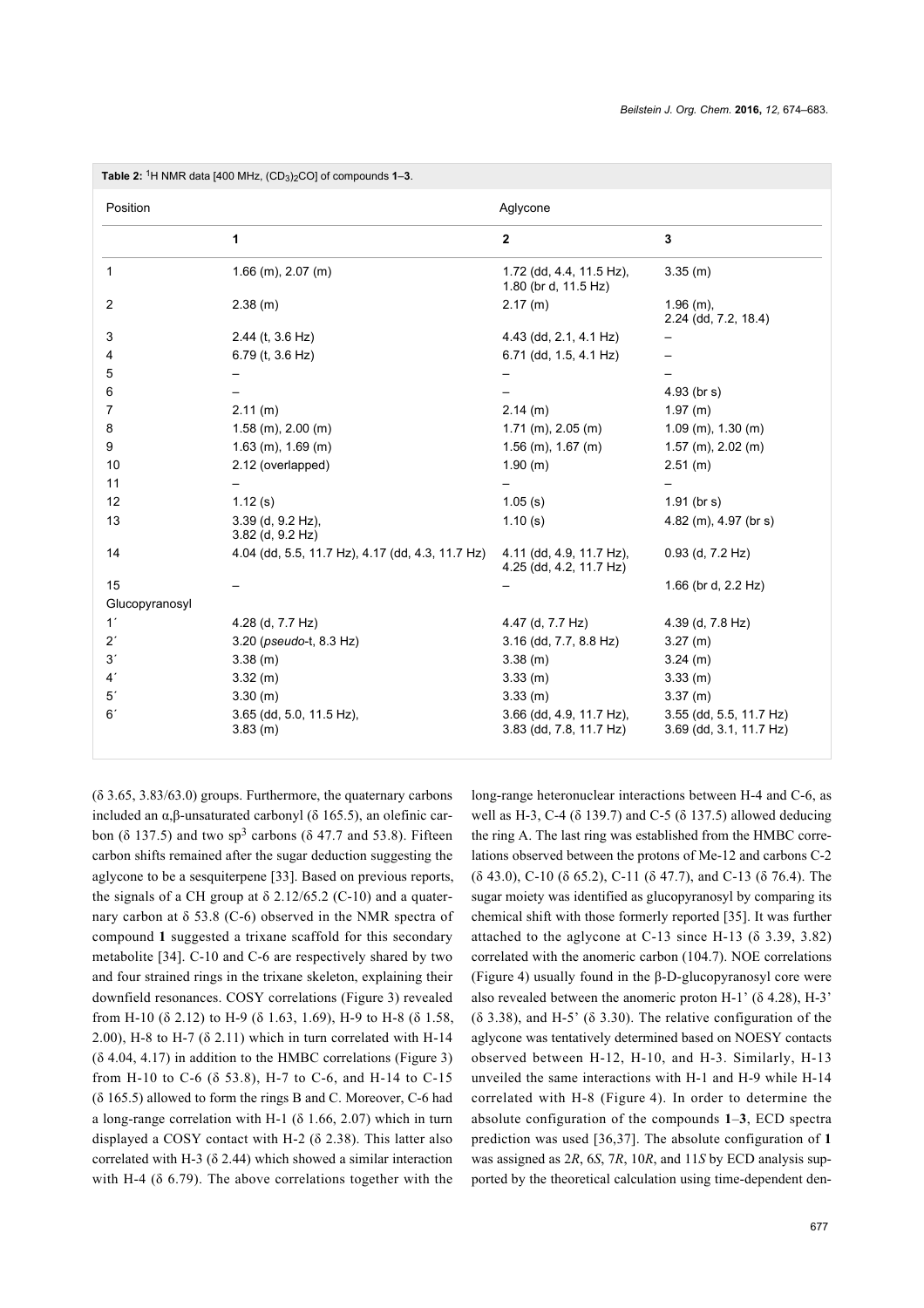<span id="page-4-0"></span>

| Position       |       | Aglycone       |       |  |
|----------------|-------|----------------|-------|--|
|                | 1     | $\overline{2}$ | 3     |  |
| 1              | 39.5  | 35.7           | 44.6  |  |
| 2              | 43.0  | 53.4           | 36.8  |  |
| 3              | 32.3  | 74.9           | 208.5 |  |
| 4              | 139.7 | 137.3          | 134.0 |  |
| 5              | 137.5 | 139.5          | 177.8 |  |
| 6              | 53.8  | 54.7           | 80.9  |  |
| 7              | 40.3  | 40.5           | 52.3  |  |
| 8              | 31.0  | 31.5           | 30.1  |  |
| 9              | 25.9  | 27.0           | 29.2  |  |
| 10             | 65.2  | 63.2           | 33.2  |  |
| 11             | 47.7  | 40.1           | 149.3 |  |
| 12             | 24.7  | 28.7           | 22.9  |  |
| 13             | 76.4  | 28.4           | 110.9 |  |
| 14             | 68.7  | 68.8           | 20.3  |  |
| 15             | 165.5 | 165.6          | 7.4   |  |
| Glucopyranosyl |       |                |       |  |
| 1 <sup>′</sup> | 104.7 | 103.6          | 104.8 |  |
| $2^r$          | 75.0  | 74.9           | 74.8  |  |
| 3'             | 78.0  | 78.0           | 77.1  |  |
| 4 <sup>′</sup> | 71.8  | 71.7           | 70.9  |  |
| 5 <sup>′</sup> | 77.4  | 77.6           | 76.5  |  |
| 6'             | 63.0  | 63.0           | 62.1  |  |

sity functional theory. Thus, two Cotton Effects (CE) from the n→π\* transition of the α,β-unsaturated lactone were revealed at 225 and 275 nm with alternative signs ([Figure 5](#page-5-0)). The aforementioned data in conjunction to the absolute configuration previously reported for trixanolides [\[34\],](#page-8-16) led to identify compound **1** as a new member of the trixane sesquiterpenoids. The trivial name jungioside A was assigned.

Compound **2** was obtained as a colourless gum. The molecular formula  $C_{21}H_{30}O_8$  was determined from its ESI–HRMS which gave the cationic ion peak  $[M + H]$ <sup>+</sup> at  $m/z$  411.2013 (calcd for 411.2013). The elemental composition was consistent with seven double bond equivalents. The NMR spectra of compound **2** displayed similar features as compound **1** except for the presence of one more CH<sub>3</sub> group, an additional CH group and the absence of two  $CH<sub>2</sub>$  groups. The presence of resonances at δ 54.7 (C-6) and δ 1.90/63.2 (H-10/C-10) suggested **2** to be also a trixane-type as its congener **1** [\[1,2\]](#page-7-0)*.* The sugar moiety was attached at C-3 based on COSY correlation ([Figure 3\)](#page-4-1) of H-4  $(δ 6.71)$  and H-3  $(δ 4.43)$  in addition to the long-range correlation observed in the HMBC spectrum [\(Figure 3](#page-4-1)) from H-3 to the anomeric carbon ( $\delta$  103.6). The coupling constant of the anomeric proton  $(J = 7.7 \text{ Hz})$  and the NOESY correlation of this latter with H-3<sup> $\prime$ </sup> ( $\delta$  3.38) and H-5<sup> $\prime$ </sup> ( $\delta$  3.33) were consistent with β-D-glucopyranosyl moiety [\[38\]](#page-8-19). Besides, the stereochemistry of chiral centers in the aglycone was tentatively assigned as

<span id="page-4-1"></span>

<span id="page-4-2"></span>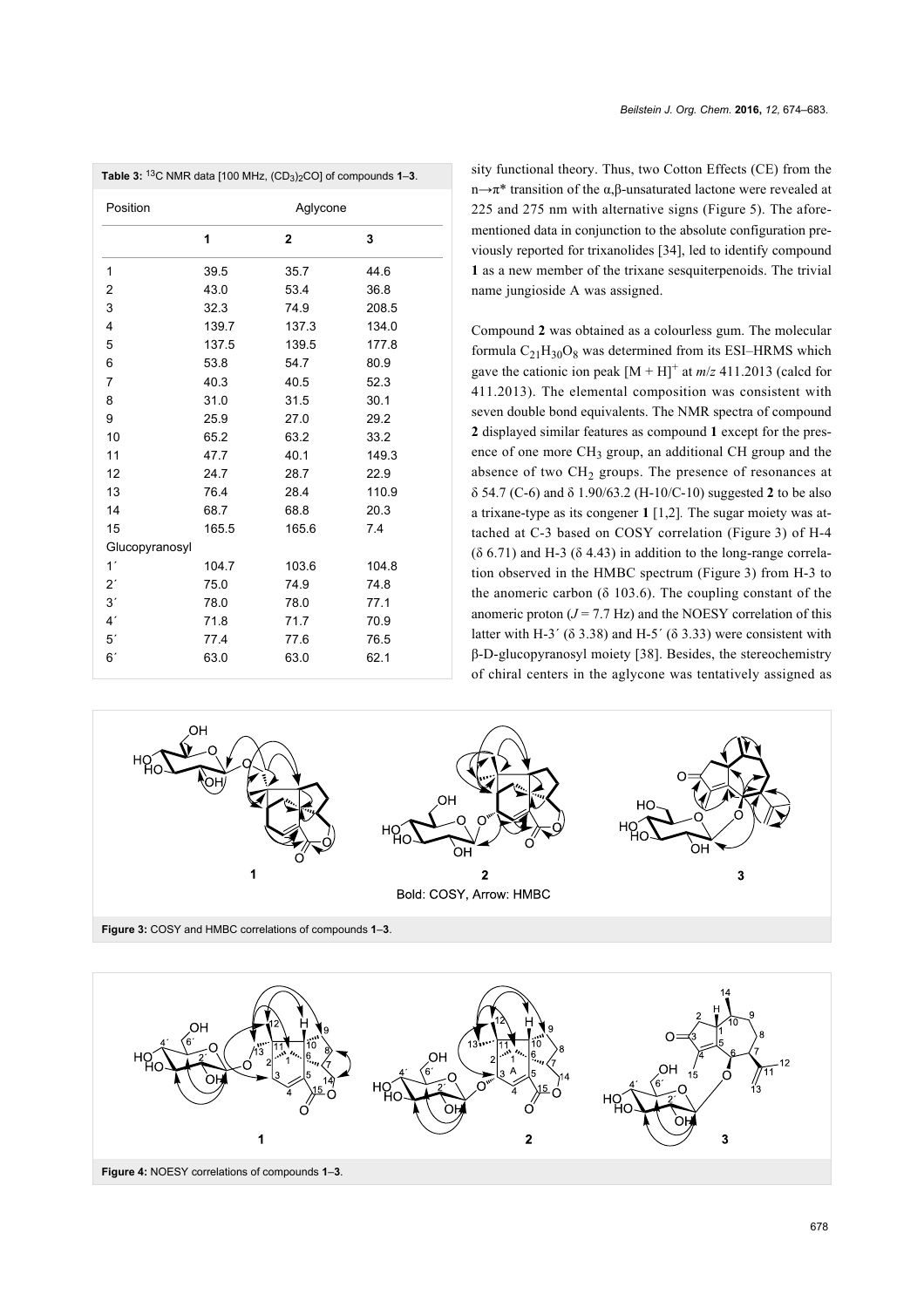<span id="page-5-0"></span>

those previously reported for the trixane skeleton. Relative configurations of compound **2** turned to be similar as that of compound **1** since H-12 (δ 1.05) revealed NOE contact ([Figure 4](#page-4-2)) with H-3 (δ 4.43) and H-10 (δ 1.90) likewise, H-13 (δ 1.10) showed similar interactions with H-1 ( $\delta$  1.72) and H-9 ( $\delta$  1.56, 1.67).

The absolute configuration of **2** was determined to be 2*R*, 3*S*, 6*S*, 7*R*, and 10*S* by ECD analysis. As compound **1**, two Cotton Effects (CE) from the n $\rightarrow \pi^*$  transition of the  $\alpha$ , $\beta$ -unsaturated lactone were revealed at 225 and 275 nm with alternative signs ([Figure 5](#page-5-0)). The complete assignment in conjunction to the data found in the literature led to identify compound **2** as new trixane congener [\(Figure 2](#page-2-1)). The trivial name jungioside B was given.

The NMR data of **3** revealed signals of a β-D-glucopyranosyl (δ 4.39/104.8, 3.27/74.8, 3.24/77.1, 3.33/70.9, 3.37/76.5, 3.55 and 3.69/62.1) as found in the above-mentioned compounds and signals of fifteen carbons suggesting another sesquiterpene bearing a sugar moiety. The diagnostic of 2D experiments permitted to identify the aglycone as a guaiane-type sesquiterpene whose the structure was consistent with 6-hydroxyguaiane previously reported [\[39\].](#page-8-20) Moreover, the HMBC correlation ([Figure 3\)](#page-4-1) from the hydrogen at δ 4.93 to the anomeric carbon (δ 104.8) revealed the presence of an osidic bond. Thus, the molecular formula  $C_{21}H_{32}O_7$  was deduced from the aforementioned information in conjunction to the ESI–HRMS which gave the pseudo-molecular ion peak at  $m/z$  397.2239 [M + H]<sup>+</sup> (calcd. 397.2226). The elemental composition corresponded to six double bond equivalents. Some spatial correlations were observed in the NOESY spectrum from H-1 to H-14 and from H-6 to H-7 consistent with the relative configuration reported the aglycone [\[39\]](#page-8-20). The absolute configuration of **3** was assigned as 1*R*, 6*R*, 7*S*, and 10*S*. Three CE's were observed on the experimental ECD spectrum at 240, 305 and 350 nm due to the  $n \rightarrow \pi^*$ 

transition of the α,β-unsaturated ketone. The foregoing data led to identify **3** as 6-hydroxyguaiane congener ([Figure 2\)](#page-2-1) and the trivial name guaianoside was given.

Trixane derivatives have recently been reported as antileishmanial metabolites [\[40\]](#page-8-21), and on the basis of these results the butanol fraction from the areal parts crude extract as well as its isolated compounds (**1**–**3**) were evaluated for their leishmanicidal activity against *L. donovani*, *L. infantum* and *L. amazonensis* (promastigotes and intracellular amastigotes). The cytotoxicity of the butanol fraction in murine macrophages was found weak, with an  $IC_{50}$  value at 290  $\mu$ g/mL. However, the butanol fraction displayed activity against *L. amazonensis* intracellular amastigotes with an  $IC_{50}$  value of 100 μg/mL. Except for compound **1** that exhibited a weak antileishmanial activity at 50 μM (20%) against *L. amazonensis* intracellular amastigotes, none of the other sesquiterpenes displayed antiparasitic activity.

Compounds **1**–**3** showed less than 50% antiproliferative effect on leukemic cell lines HL60, JURKAT and REH at 15 μM.

#### Conclusion

The chemical study of the leaves of *J. sellowii* led to the isolation and characterization of three new sesquiterpene glycosides, including the first report of trixane lactone glycosides. Liquid–liquid partition and CPC proved to be a very useful technique for the investigation of polar extracts. Moreover, the commercial availability of industrial instruments enables scaleup to batch production for high-scale isolation. The CPC technique turned to be a versatile analytical tool leading to the purification and identification of new glycosylated sesquiterpenes including a rare skeleton (trixane). Only few of them were described from the genus *Jungia* along with polyacetylenes, coumarins and flavonoids [\[6,7,24-26\]](#page-8-1). Globally, the tested glycosylated sesquiterpenes displayed no or weak activity against *Leishmania* strains, and displayed no cytotoxici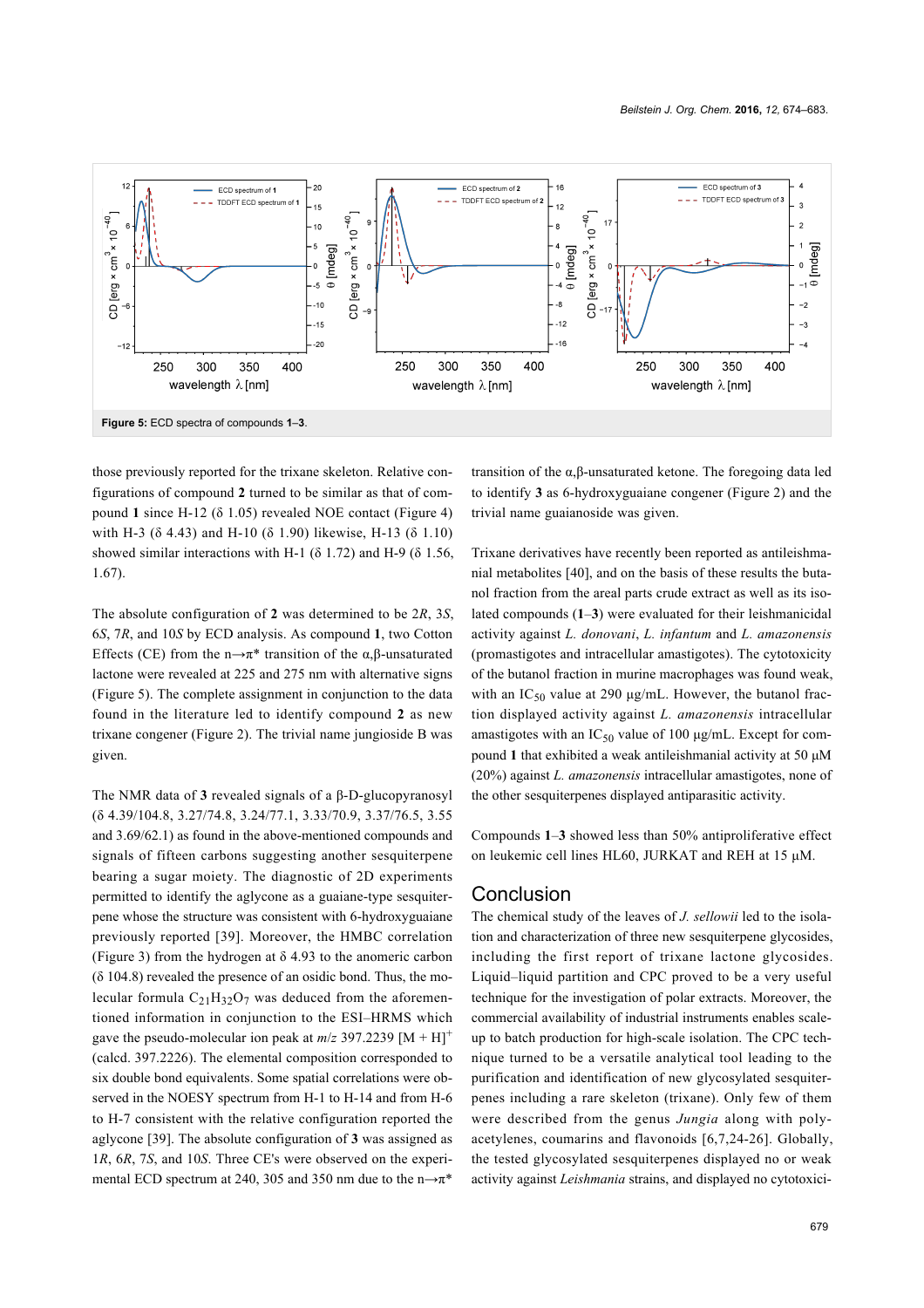ty against murine macrophages and the leukemic cancer cell lines.

# **Experimental**

#### Solvents, materials and instruments

Ethanol for extraction and organic solvents for partitioning (hexane, dichloromethane, ethyl acetate, and butanol) as well as for CPC were pro-analysis grade (p.a.). Water was distilled from deionized water whereas MeOH and acetonitrile for UHPLC were of analytical grade (HPLC grade).

Merck precoated silica gel 60  $F_{254}$  plates, 0.25 mm thickness, were used for analytical thin-layer chromatography. The visualization of spots on TLC plates was effected by exposure to UV 254 nm and by spraying with sulfuric vanillin solution at 30% and heating. The mobile phase used to monitor the method development and the fractions was composed by  $EtOAC/CH<sub>2</sub>O<sub>2</sub>/$ AcOH/H<sub>2</sub>O (60:0.6:0.6:20). The 1D and 2D NMR experiments were recorded with Bruker AC-300 and Bruker Avance-400 spectrometers at 400 MHz for <sup>1</sup>H and 2D NMR and at 75 MHz for 13C NMR. The spectra were recorded using deuterated solvents CDCl<sub>3</sub> and CD<sub>3</sub>OD. Chemical shifts ( $\delta$ ) are expressed in ppm with reference to the TMS signal ( $\delta_H/\delta_C$  0.0) and coupling constants are reported in Hz. The 2D NMR experiments (COSY, HSQC, HMBC, and NOESY) were performed using standard Bruker microprograms. UPLC-PDA analyses were performed on a Waters Acquity H UPLC quaternary system manager equipped with a Acquity sample manager and a PDA detector. Data were processed with Empower 3 software. CPC separation was performed on a SCPC-250+1000-B apparatus provided by Armen Instrument (Saint-Avé, France) fitted with a 1000 mL rotor containing 2016 twin-cells, equipped with a gradient pump and a 50 mL loop injection 6-way valve.

Electronic circular dichroism (ECD) spectra were recorded in acetonitrile using a Jasco XLC 3195CD detector.

#### Plant material

The leaves of *J. sellowii* Less. were collected in Rio Negrinho, Santa Catarina, Brazil, in March 2012. Plant identification was performed by the botanist Dr. Ademir Reis from the botany department at the Federal University of Santa Catarina, and a voucher specimen (RB number 537.991) is preserved in the Jardim Botanico do Rio de Janeiro, Brazil.

# Measurement of the partition coefficient (*K* value)

First, the selected solvent system (EtOAc/EtOH/H<sub>2</sub>O, 9:2:10,  $v/v/v$ ) was prepared and equilibrated, then 1 mL of the upper phase and 1 mL of the lower phase were taken to a test tube and about 1 mg sample was added into it. The test tube was shaken

vigorously and allowed to settle for 5 min. About 0.5 mL of upper and lower phases were taken into two vials and evaporated under nitrogen. The residues of each phase were dissolved in 1 mL of methanol and were then analyzed by UPLC [\(Figure 1](#page-2-0)). The *K* value was expressed as the peak area of compounds in upper phase divided by that in the lower phase.

Chromatographic conditions employed for the peak area measurement were column Acquity UPLC BEH C18 1.7  $\mu$ m (2.1  $\times$ 50 mm), with a flow rate of 0.3 mL/min using gradient mode composed of formic acid 0.1% (A) and acetonitrile (B): starting 85% of A, changing to 82% of A in 3 min, to 78% of A in 5 min, to 65% of A in 10 min, returning to the initial conditions in 12 min. The detection was done at a wave length of 242 nm.

#### Computational details (ECD)

All calculations were conducted using Gaussian 09W [\[41\]](#page-8-22). After geometry optimization using density functional theory (DFT) at the B3LYP/6-311+g (d,p) level of theory. A check for imaginary frequencies was performed in order to confirm the presence of a real minimum. Calculations of the rotational strengths and excitation energies were realized using time dependent (TD) DFT at the same level of theory. ECD spectra were plotted using the SpecDis v1.61 software [\[42\]](#page-8-23).

## Extraction, fractionation and isolation procedure

Fresh leaves of *J. sellowii* (1.8 kg) were macerated in 3 L of EtOH/H<sub>2</sub>O (1:1) that after solvent removal furnished 40 g of crude extract. This crude extract was dissolved in 600 mL of cold water and partitioned with solvents of increasing polarity, giving hexane (hex, 0.4 g), dichloromethane (DCM, 1 g), EA (0.6 g) and BuOH (4.6 g) fractions, together with the remaining aqueous fraction (lyophilized, 31.9 g). CPC separation of the BuOH fraction (4 g) was carried out in the optimized biphasic system composed by EtOAc/EtOH/H<sub>2</sub>O, 9:2:10, v/v/v, shaken in a separatory funnel and kept until the phase separation.

The separation was then conducted in isocratic ascending mode at room temperature, using the lower phase of the previously prepared mixture as stationary phase and the upper phase as mobile phase. The 1 L column was first filled with the lower phase in ascending mode at a flow-rate of 50 mL/min at 500 rpm. Rotation speed was then set up at 1200 rpm and the mobile phase pumped through the stationary phase at a flowrate of 25 mL/min until equilibration. The retention volume was determined as 320 mL.

The butanol fraction was injected after dissolution in 20 mL of a mixture 1:1 of the selected biphasic system. 70 fractions of 50 mL were collected in the ascending mode. After switching to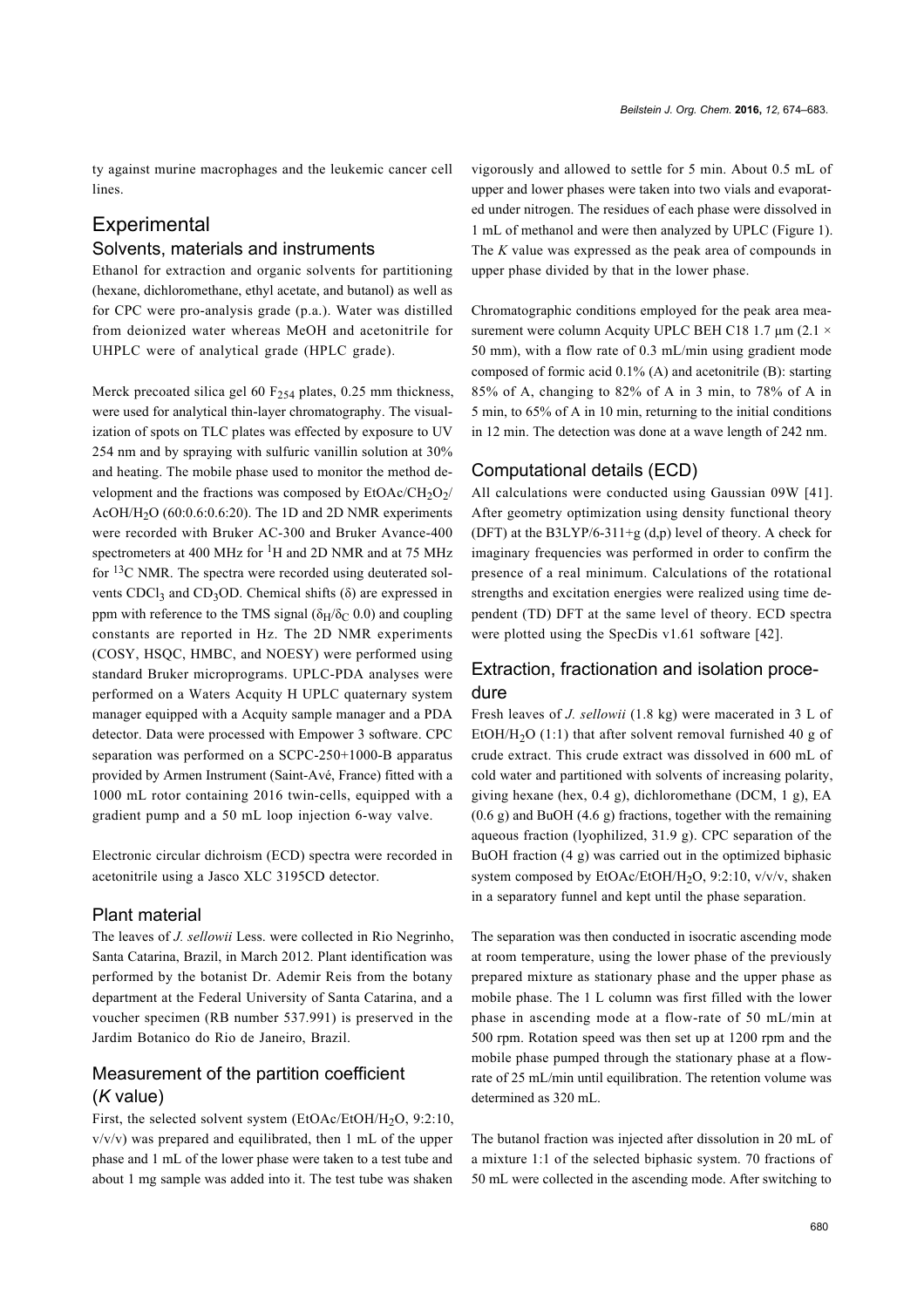descending mode, 20 additional fractions of 50 mL were collected. Extrusion process started after finishing collection of the tubes by pumping the stationary phase into the column at a flow rate of 25 mL/min. Fractions collected in the descending mode (tubes 70–90) did not lead to any interesting outcome. However, Fractions from the ascending mode were pooled together based on their TLC profile affording fractions A–G. Fractions B (96 mg), C (85 mg) and F (90 mg) provided a single spot on the TLC plate, resulting in the elucidated new glycosylated sesquiterpenoids **3**, **2** and **1**, respectively [\(Figure 2\)](#page-2-1).

Compound **1**: colourless gum; IR  $λ_{max}$  (cm<sup>-1</sup>): 3390.8, 2924.2, 1705.7, 1627.9, 1420.8, 1363.4, 1265.9, 1221.8, 1162.1, 1077.4, 1035.0; ESI-HRMS  $m/z$  411.1997 [C<sub>21</sub>H<sub>30</sub>O<sub>8</sub> + H]<sup>+</sup> (calcd. 411.2019), 821.3940 [2M + H]<sup>+</sup>. For <sup>1</sup>H and <sup>13</sup>C NMR data see [Table 2](#page-3-0) and [Table 3](#page-4-0).

Compound 2: colourless gum; IR  $\lambda_{\text{max}}$  (cm<sup>-1</sup>): 3396.4, 2924.4, 2872.4, 1704.7, 1458.8, 1364.4, 1266.2, 1221.3, 1074.8, 1036.4; ESI-HRMS  $m/z$  411.2013 [C<sub>21</sub>H<sub>30</sub>O<sub>8</sub> + H]<sup>+</sup> (calcd. 411.2019), 433.1839 [M + Na]<sup>+</sup>. For <sup>1</sup>H and <sup>13</sup>C NMR data see [Table 2](#page-3-0) and [Table 3](#page-4-0).

Compound **3**: colourless gum; IR  $λ_{max}$  (cm<sup>-1</sup>): 3376.4, 2938.0, 1688.2, 1080.5; ESI-HRMS  $m/z$  397.2239  $[C_{21}H_{32}O_7 + H]^+$ (calcd. 397.2226), 793.4391  $[2M + H]^{+}$ . For <sup>1</sup>H and <sup>13</sup>C NMR data see [Table 2](#page-3-0) and [Table 3](#page-4-0).

# Bioactivity tests

#### Evaluation of antileishmanial activity

*L. donovani* (strain LG13, MHOM/ET/0000/HUSSEN), *L. infantum* (MHOM/GR/2002/GH12) and *L. amazonensis* (MPRO/BR/72/M1845) promastigotes and the murine macrophage J774 cell line (American Type Culture Collection, Manassas, VA) were cultured in RPMI 1640 (RPMI) medium, respectively, supplemented with 10% heat-inactivated fetal bovine serum, 10 mM HEPES and antibiotics (penicillin/ streptomycin) as previously described at 26 C [\[43\]](#page-8-24). The inhibitory activity of compounds was determined with the use of an MTT-based assay, the Alamar blue, as previously de-scribed [\[44\]](#page-8-25). The 50% maximal inhibitory concentration  $(IC_{50})$ was calculated using a nonlinear regression curve fit [\[45\].](#page-8-26)

For evaluating the inhibitory activity of compounds against intracellular amastigotes, J774 macrophages were seeded into 96-well flat bottom plates at a density of  $2 \times 10^5$  cells/mL in 200 μL RPMI and were left to adhere overnight at 37 °C in 5% CO<sup>2</sup> . 24 h later macrophages were infected with stationary phase promastigotes at a ratio of 10 parasites per macrophage and incubated for a further 24 h at 37  $^{\circ}$ C in 5% CO<sub>2</sub> as previously described [\[44\].](#page-8-25)

All experiments were performed at least three independent times in triplicate.

#### In vitro cytotoxicity against leukemic cells

The cell lines used in this study were HL60 (Acute Promyelocytic Leukemia), JURKAT (Acute T cell Leukemia) and REH (Acute Lymphocytic Leukemia non-T; non-B). The cells were grown in plastic bottles (75 cm<sup>3</sup>) containing RPMI 1640 (Sigma R6504) medium supplemented with 10% fetal calf serum (Gibco 16000-044), 1% penicillin (10000 IU/mL), and streptomycin (10 mg/mL) (Gibco 15070) at 37 °C in humidified air with 5%  $CO<sub>2</sub>$ . The medium was changed every 48 h.

The cytotoxicity of each compound in the cell lines indicated above was determined by the MTT (3-(4,5-dimethylthiazol-2 yl)-2-5-diphenyltetrazolium bromide) assay [\[46\]](#page-8-27). The absorbance was read in a Synergy ELISA plate reader (Bio Tek Instruments, Highland Park, Winooski, USA) at 570 nm. The results were expressed as percentage inhibition relative to control cells (considered as 100%).

### Supporting Information

#### Supporting Information File 1

NMR and MS spectra of compounds **1**–**3**. [\[http://www.beilstein-journals.org/bjoc/content/](http://www.beilstein-journals.org/bjoc/content/supplementary/1860-5397-12-68-S1.pdf) [supplementary/1860-5397-12-68-S1.pdf\]](http://www.beilstein-journals.org/bjoc/content/supplementary/1860-5397-12-68-S1.pdf)

#### Acknowledgements

The authors thank the FP7-PEOPLE-2010-IRSES Marie Curie Actions, program ''ChemBioFight'' (exploring CHEMical BIOdiversity with innovative approaches for FIGHTing Chagas and leishmaniasis, grant number 269031) for financial support. Prof. A.-L. Skaltsounis and Dr. Maria Halabalaki are gratefully acknowledged for the management of the program. The authors declare no conflict of interest.

#### References

- <span id="page-7-0"></span>1. Hammond, G. B.; Fernández, I. D.; Villegas, L. F.; Vaisberg, A. J. *J. Ethnopharmacol.* **1998,** *61,* 17–30. [doi:10.1016/S0378-8741\(98\)00009-9](http://dx.doi.org/10.1016%2FS0378-8741%2898%2900009-9)
- 2. Rojas, R.; Bustamante, B.; Bauer, J.; Fernández, I.; Albán, J.; Lock, O. *J. Ethnopharmacol.* **2003,** *88,* 199–204. [doi:10.1016/S0378-8741\(03\)00212-5](http://dx.doi.org/10.1016%2FS0378-8741%2803%2900212-5)
- <span id="page-7-1"></span>3. Goleniowski, M. E.; Bongiovanni, G. A.; Palacio, L.; Nuñez, C. O.; Cantero, J. J. *J. Ethnopharmacol.* **2006,** *107,* 324–341. [doi:10.1016/j.jep.2006.07.026](http://dx.doi.org/10.1016%2Fj.jep.2006.07.026)
- <span id="page-7-2"></span>4. Casado, R.; Landa, A.; Calvo, J. J.; del Carmen Terencio, M.; Calvo, M. I. *Pharm. Biol.* **2010,** *48,* 897–905. [doi:10.3109/13880200903311128](http://dx.doi.org/10.3109%2F13880200903311128)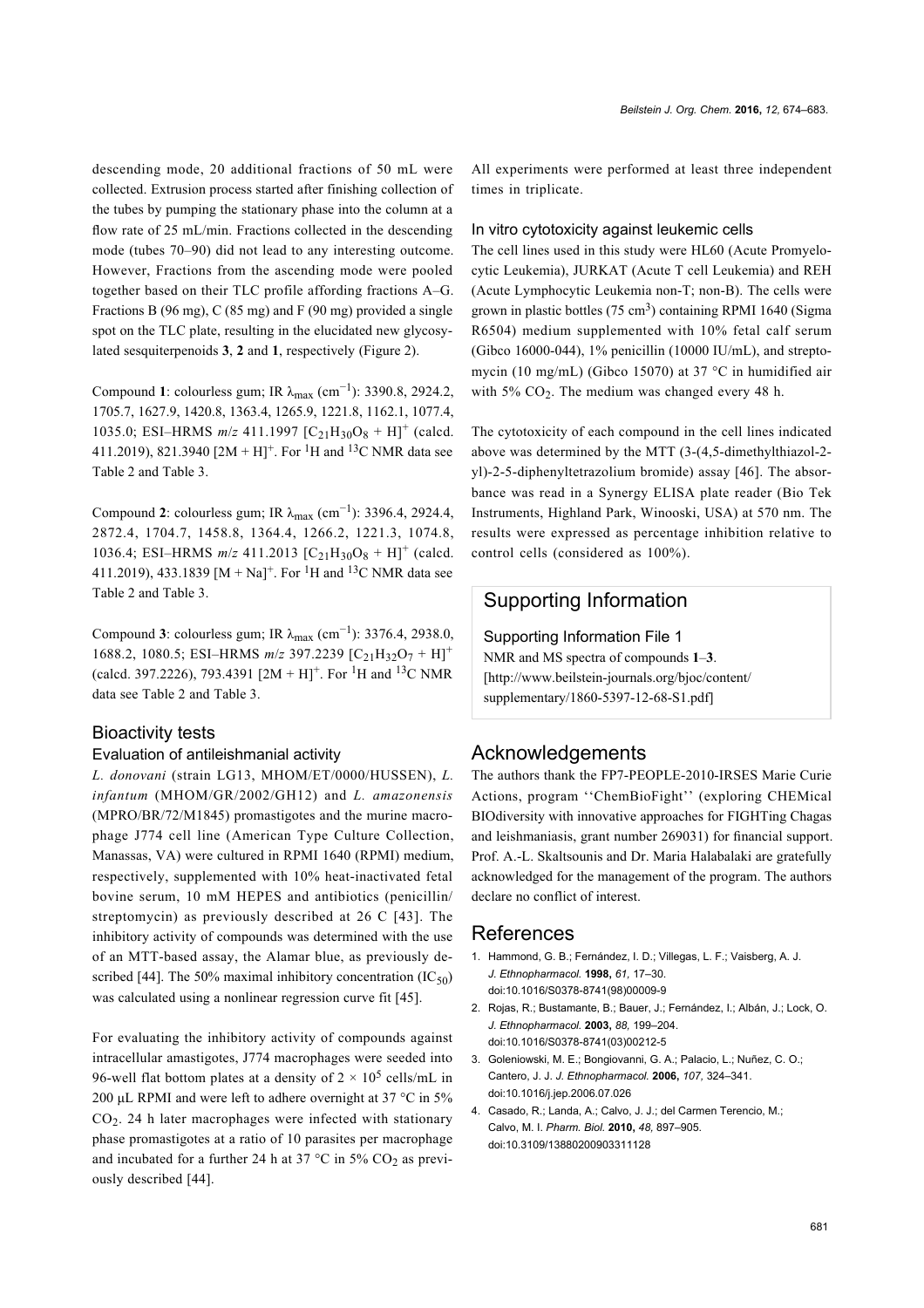- <span id="page-8-0"></span>5. Nader, M.; Vicente, G.; da Rosa, J. S.; Lima, T. C.; Barbosa, A. M.; Santos, A. D. C.; Barison, A.; Dalmarco, E. M.; Biavatti, M. W.; Fröde, T. S. *Inflammopharmacology* **2014,** *22,* 351–365. [doi:10.1007/s10787-014-0210-3](http://dx.doi.org/10.1007%2Fs10787-014-0210-3)
- <span id="page-8-1"></span>6. Bohlmann, F.; Zdero, C. *Phytochemistry* **1977,** *16,* 239–242. [doi:10.1016/S0031-9422\(00\)86793-X](http://dx.doi.org/10.1016%2FS0031-9422%2800%2986793-X)
- 7. Bohlmann, F.; Zdero, C. *Chem. Ber.* **1979,** *112,* 427–434. [doi:10.1002/cber.19791120205](http://dx.doi.org/10.1002%2Fcber.19791120205)
- 8. Ybarra, M. I.; Catalán, C. A. N.; Díaz, J. G.; Herz, W. *Phytochemistry* **1992,** *31,* 3627–3629. [doi:10.1016/0031-9422\(92\)83741-G](http://dx.doi.org/10.1016%2F0031-9422%2892%2983741-G)
- 9. Bohlmann, F.; Zdero, C.; King, R. M.; Robinson, H. *Phytochemistry* **1983,** *22,* 1201–1206. [doi:10.1016/0031-9422\(83\)80222-2](http://dx.doi.org/10.1016%2F0031-9422%2883%2980222-2)
- <span id="page-8-2"></span>10. Doan, N. T. Q.; Paulsen, E. S.; Sehgal, P.; Møller, J. V.; Nissen, P.; Denmeade, S. R.; Isaacs, J. T.; Dionne, C. A.; Christensen, S. B. *Steroids* **2015,** *97,* 2–7. [doi:10.1016/j.steroids.2014.07.009](http://dx.doi.org/10.1016%2Fj.steroids.2014.07.009)
- 11.Edikpo, N.; Ghasi, S.; Elias, A.; Oguanobi, N. *Mol. Cell. Pharmacol.* **2013,** *5,* 75–89.
- 12.Ghantous, A.; Gali-Muhtasib, H.; Vuorela, H.; Saliba, N. A.; Darwiche, N. *Drug Discovery Today* **2010,** *15,* 668–678. [doi:10.1016/j.drudis.2010.06.002](http://dx.doi.org/10.1016%2Fj.drudis.2010.06.002)
- <span id="page-8-3"></span>13.Tiuman, T. S.; Ueda-Nakamura, T.; Alonso, A.; Nakamura, C. V. *BMC Microbiol.* **2014,** *14,* No. 152. [doi:10.1186/1471-2180-14-152](http://dx.doi.org/10.1186%2F1471-2180-14-152)
- 14.Odonne, G.; Herbette, G.; Eparvier, V.; Bourdy, G.; Rojas, R.; Sauvain, M.; Stien, D. *J. Ethnopharmacol.* **2011,** *137,* 875–879. [doi:10.1016/j.jep.2011.07.008](http://dx.doi.org/10.1016%2Fj.jep.2011.07.008)
- <span id="page-8-4"></span>15. Croft, S. L.; Olliaro, P. *Clin. Microbiol. Infect.* **2011,** *17,* 1478–1483. [doi:10.1111/j.1469-0691.2011.03630.x](http://dx.doi.org/10.1111%2Fj.1469-0691.2011.03630.x)
- 16. Croft, S. L.; Sundar, S.; Fairlamb, A. H. *Clin. Microbiol. Rev.* **2006,** *19,* 111–126. [doi:10.1128/CMR.19.1.111-126.2006](http://dx.doi.org/10.1128%2FCMR.19.1.111-126.2006)
- 17.Goto, H.; Lindoso, J. A. L. *Expert Rev. Anti-Infect. Ther.* **2010,** *8,* 419–433. [doi:10.1586/eri.10.19](http://dx.doi.org/10.1586%2Feri.10.19)
- <span id="page-8-5"></span>18.Atanasov, A. G.; Waltenberger, B.; Pferschy-Wenzig, E.-M.; Linder, T.; Wawrosch, C.; Uhrin, P.; Temml, V.; Wang, L.; Schwaiger, S.; Heiss, E. H.; Rollinger, J. M.; Schuster, D.; Breuss, J. M.; Bochkov, V.; Mihovilovic, M. D.; Kopp, B.; Bauer, R.; Dirsch, V. M.; Stuppner, H. *Biotechnol. Adv.* **2015,** *33,* 1582–1614. [doi:10.1016/j.biotechadv.2015.08.001](http://dx.doi.org/10.1016%2Fj.biotechadv.2015.08.001)
- <span id="page-8-6"></span>19.Berthod, A. *J. Liq. Chromatogr. Relat. Technol.* **2007,** *30,* 1447–1463. [doi:10.1080/10826070701277067](http://dx.doi.org/10.1080%2F10826070701277067)
- <span id="page-8-7"></span>20.Wang, J.; Liu, C.-m.; Li, L.; Bai, H.-l. *Phytochem. Anal.* **2011,** *22,* 263–267. [doi:10.1002/pca.1274](http://dx.doi.org/10.1002%2Fpca.1274)
- 21.Wang, Y.; Guan, S.-h.; Feng, R.-h.; Zhang, J.-x.; Li, Q.; Chen, X.-h.; Bi, K.-s.; Guo, D.-a. *Phytochem. Anal.* **2013,** *24,* 671–676. [doi:10.1002/pca.2453](http://dx.doi.org/10.1002%2Fpca.2453)
- <span id="page-8-8"></span>22. Ito, Y. *J. Chromatogr. A* **2014,** *1372,* 128–132. [doi:10.1016/j.chroma.2014.09.033](http://dx.doi.org/10.1016%2Fj.chroma.2014.09.033)
- <span id="page-8-9"></span>23.Berthod, A.; Carda-Broch, S. *J. Chromatogr. A* **2004,** *1037,* 3–14. [doi:10.1016/j.chroma.2004.01.001](http://dx.doi.org/10.1016%2Fj.chroma.2004.01.001)
- 24.Bohlmann, F.; Zdero, C.; Le Van, N. *Phytochemistry* **1979,** *18,* 99–102. [doi:10.1016/S0031-9422\(00\)90922-1](http://dx.doi.org/10.1016%2FS0031-9422%2800%2990922-1)
- 25.Bohlmann, F.; Zdero, C.; King, R. M.; Robinson, H. *Planta Med.* **1984,** *50,* 190–191. [doi:10.1055/s-2007-969670](http://dx.doi.org/10.1055%2Fs-2007-969670)
- 26. D'Agostino, M.; Senatore, F.; De Feo, V.; De Simone, F. *Fitoterapia* **1995,** *66,* 283–284.
- <span id="page-8-10"></span>27.Skalicka-Woźniak, K.; Garrard, I. *Phytochem. Rev.* **2014,** *13,* 547–572. [doi:10.1007/s11101-014-9348-2](http://dx.doi.org/10.1007%2Fs11101-014-9348-2)
- <span id="page-8-11"></span>28. Mudge, E.; Lopes-Lutz, D.; Brown, P. N.; Schieber, A. *Phytochem. Anal.* **2013,** *24,* 129–134. [doi:10.1002/pca.2391](http://dx.doi.org/10.1002%2Fpca.2391)
- <span id="page-8-12"></span>29.Kim, C. Y.; Kim, J. *Phytochem. Anal.* **2007,** *18,* 115–117. [doi:10.1002/pca.958](http://dx.doi.org/10.1002%2Fpca.958)
- 30.Yue, H.-L.; Zhao, X.-H.; Wang, Q.-L.; Tao, Y.-D. *J. Chromatogr. B: Anal. Technol. Biomed. Life Sci.* **2013,** *936,* 57–62. [doi:10.1016/j.jchromb.2013.08.007](http://dx.doi.org/10.1016%2Fj.jchromb.2013.08.007)
- <span id="page-8-13"></span>31. Marković, D.; Barboux, C.; de Chou, Y. S.; Bettach, J.; Grougnet, R.; Deguin, B. *RSC Adv.* **2014,** *4,* 63254–63259. [doi:10.1039/C4RA12141D](http://dx.doi.org/10.1039%2FC4RA12141D)
- <span id="page-8-14"></span>32. He, S.; Li, S.; Yang, J.; Ye, H.; Zhong, S.; Song, H.; Zhang, Y.; Peng, C.; Peng, A.; Chen, L. *J. Chromatogr. A* **2012,** *1235,* 34–38. [doi:10.1016/j.chroma.2012.01.040](http://dx.doi.org/10.1016%2Fj.chroma.2012.01.040)
- <span id="page-8-15"></span>33. De Riscala, E. C.; Catalan, C. A. N.; Sosa, V. E.; Gutiérrez, A. B.; Herz, W. *Phytochemistry* **1988,** *27,* 2343–2346. [doi:10.1016/0031-9422\(88\)80157-2](http://dx.doi.org/10.1016%2F0031-9422%2888%2980157-2)
- <span id="page-8-16"></span>34.Kotowicz, C.; Hernández, L. R.; Cerda-Garcia-Rojas, C. M.; Villecco, M. B.; Catalán, C. A. N.; Joseph-Nathan, P. *J. Nat. Prod.* **2001,** *64,* 1326–1331. [doi:10.1021/np010191z](http://dx.doi.org/10.1021%2Fnp010191z)
- <span id="page-8-17"></span>35. Michalska, K.; Szneler, E.; Kisiel, W. *Magn. Reson. Chem.* **2015,** *54,* 175–177. [doi:10.1002/mrc.4358](http://dx.doi.org/10.1002%2Fmrc.4358)
- <span id="page-8-18"></span>36.Bondu, S.; Genta-Jouve, G.; Leirós, M.; Vale, C.; Guigonis, J.-M.; Botana, L. M.; Thomas, O. P. *RSC Adv.* **2012,** *2,* 2828–2835. [doi:10.1039/c2ra00045h](http://dx.doi.org/10.1039%2Fc2ra00045h)
- 37.Genta-Jouve, G.; Weinberg, L.; Cocandeau, V.; Maestro, Y.; Thomas, O. P.; Holderith, S. *Chirality* **2013,** *25,* 180–184. [doi:10.1002/chir.22129](http://dx.doi.org/10.1002%2Fchir.22129)
- <span id="page-8-19"></span>38. Hua, Y.; Zhou, J.; Chen, C. X. *Chin. Chem. Lett.* **2007,** *18,* 73–75. [doi:10.1016/j.cclet.2006.11.026](http://dx.doi.org/10.1016%2Fj.cclet.2006.11.026)
- <span id="page-8-20"></span>39.Silva, M.; Wiesenfeld, A.; Sammes, P. G.; Tyler, T. W. *Phytochemistry* **1977,** *16,* 379–385. [doi:10.1016/0031-9422\(77\)80069-1](http://dx.doi.org/10.1016%2F0031-9422%2877%2980069-1)
- <span id="page-8-21"></span>40. Maldonado, E. M.; Salamanca, E.; Giménez, A.; Saavedra, G.; Sterner, O. *Phytochem. Lett.* **2014,** *10,* 281–286. [doi:10.1016/j.phytol.2014.10.017](http://dx.doi.org/10.1016%2Fj.phytol.2014.10.017)
- <span id="page-8-22"></span>41.*Gaussian 09;* Gaussian, Inc.: Wallingford, CT, USA, 2009.
- <span id="page-8-23"></span>42.Bruhn, T.; Schaumlöffel, A.; Hemberger, Y.; Bringmann, G. *Chirality* **2013,** *25,* 243–249. [doi:10.1002/chir.22138](http://dx.doi.org/10.1002%2Fchir.22138)
- <span id="page-8-24"></span>43.Alexandratos, A.; Clos, J.; Samiotaki, M.; Efstathiou, A.; Panayotou, G.; Soteriadou, K.; Smirlis, D. *Mol. Microbiol.* **2013,** *88,* 1015–1031. [doi:10.1111/mmi.12240](http://dx.doi.org/10.1111%2Fmmi.12240)
- <span id="page-8-25"></span>44.Efstathiou, A.; Gaboriaud-Kolar, N.; Smirlis, D.; Myrianthopoulos, V.; Vougogiannopoulou, K.; Alexandratos, A.; Kritsanida, M.; Mikros, E.; Soteriadou, K.; Skaltsounis, A.-L. *Parasites Vectors* **2014,** *7,* No. 234. [doi:10.1186/1756-3305-7-234](http://dx.doi.org/10.1186%2F1756-3305-7-234)
- <span id="page-8-26"></span>45.Oliveiro Costa, J. F.; Kiperstok, A. C.; Pereira de Lima David, J.; David, J. M.; Giulietti, A. M.; Paganucci de Queiroz, L.; dos Santos, R. R.; Soares, M. B. P. *Fitoterapia* **2007,** *78,* 510–514. [doi:10.1016/j.fitote.2007.05.005](http://dx.doi.org/10.1016%2Fj.fitote.2007.05.005)
- <span id="page-8-27"></span>46. Mosmann, T. *J. Immunol. Methods* **1983,** *65,* 55–63. [doi:10.1016/0022-1759\(83\)90303-4](http://dx.doi.org/10.1016%2F0022-1759%2883%2990303-4)